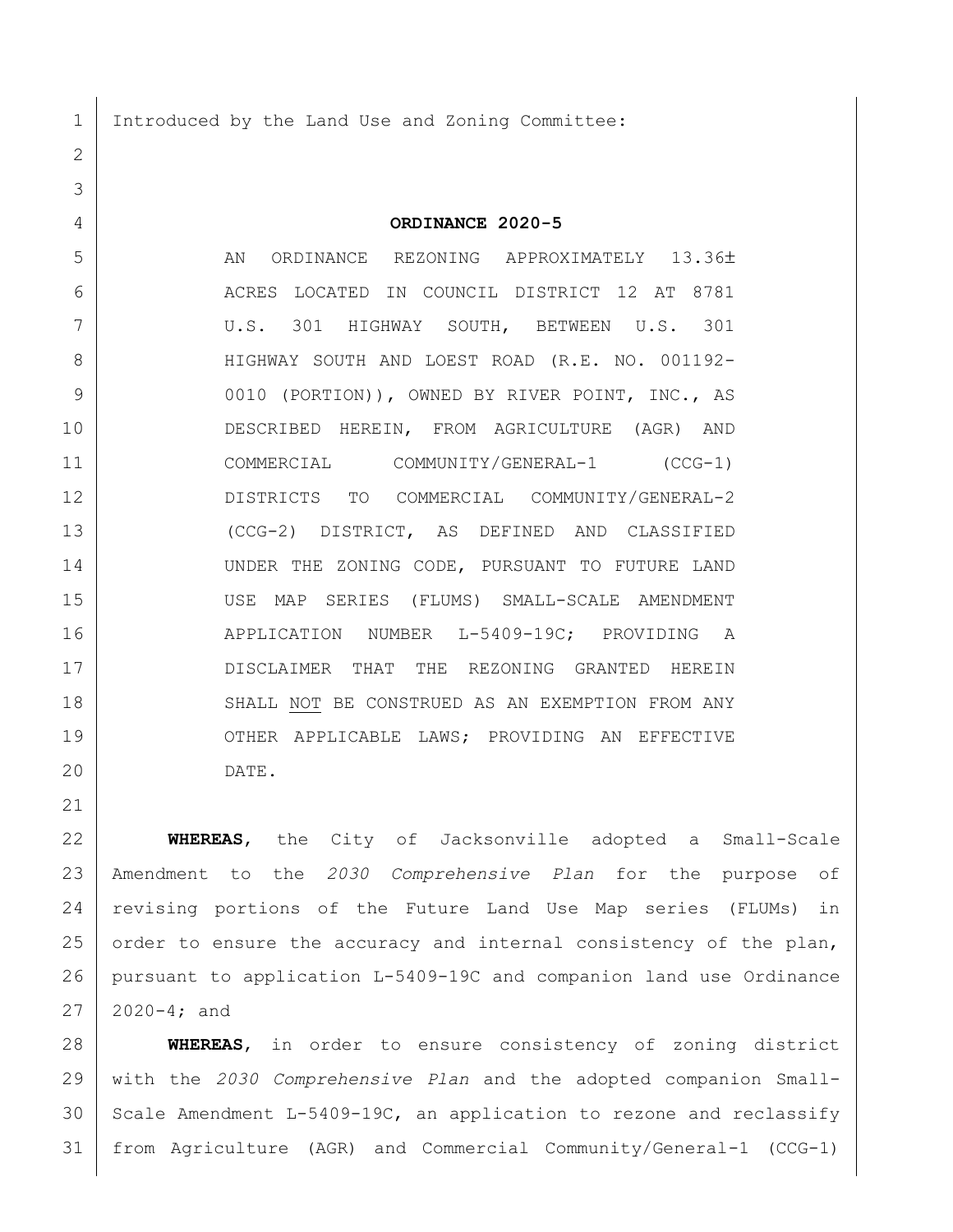Districts to Commercial Community/General-2 (CCG-2) District was 2 | filed by the owner of approximately  $13.36\pm$  acres of certain real 3 property in Council District 12, as more particularly described in 4 Section 1; and

 **WHEREAS**, the Planning and Development Department, in order to ensure consistency of this zoning district with the *2030 Comprehensive Plan*, has considered the rezoning and has rendered an 8 advisory opinion; and

 **WHEREAS**, the Planning Commission has considered the 10 application and has rendered an advisory opinion; and

 **WHEREAS**, the Land Use and Zoning (LUZ) Committee, after due notice, held a public hearing and made its recommendation to the 13 Council; and

 **WHEREAS**, the City Council, after due notice, held a public 15 | hearing, and taking into consideration the above recommendations as well as all oral and written comments received during the public 17 | hearings, the Council finds that such rezoning is consistent with the *2030 Comprehensive Plan* adopted under the comprehensive planning ordinance for future development of the City of 20 Jacksonville; now, therefore

**BE IT ORDAINED** by the Council of the City of Jacksonville:

 **Section 1. Subject Property Location and Description.** The approximately 13.36 acres (R.E. No. 001192-0010 (portion)) are located in Council District 12, at 8781 U.S. 301 Highway South, between U.S. 301 Highway South and Loest Road, as more particularly described in **Exhibit 1**, dated October 23, 2019, and graphically depicted in **Exhibit 2**, both of which are **attached hereto** and 28 incorporated herein by this reference (Subject Property).

 **Section 2. Owner and Applicant Description.** The Subject Property is owned by River Point, Inc. The applicant is T.R. Hainline, Esq., 1301 Riverplace Boulevard, Suite 1500,

 $- 2 -$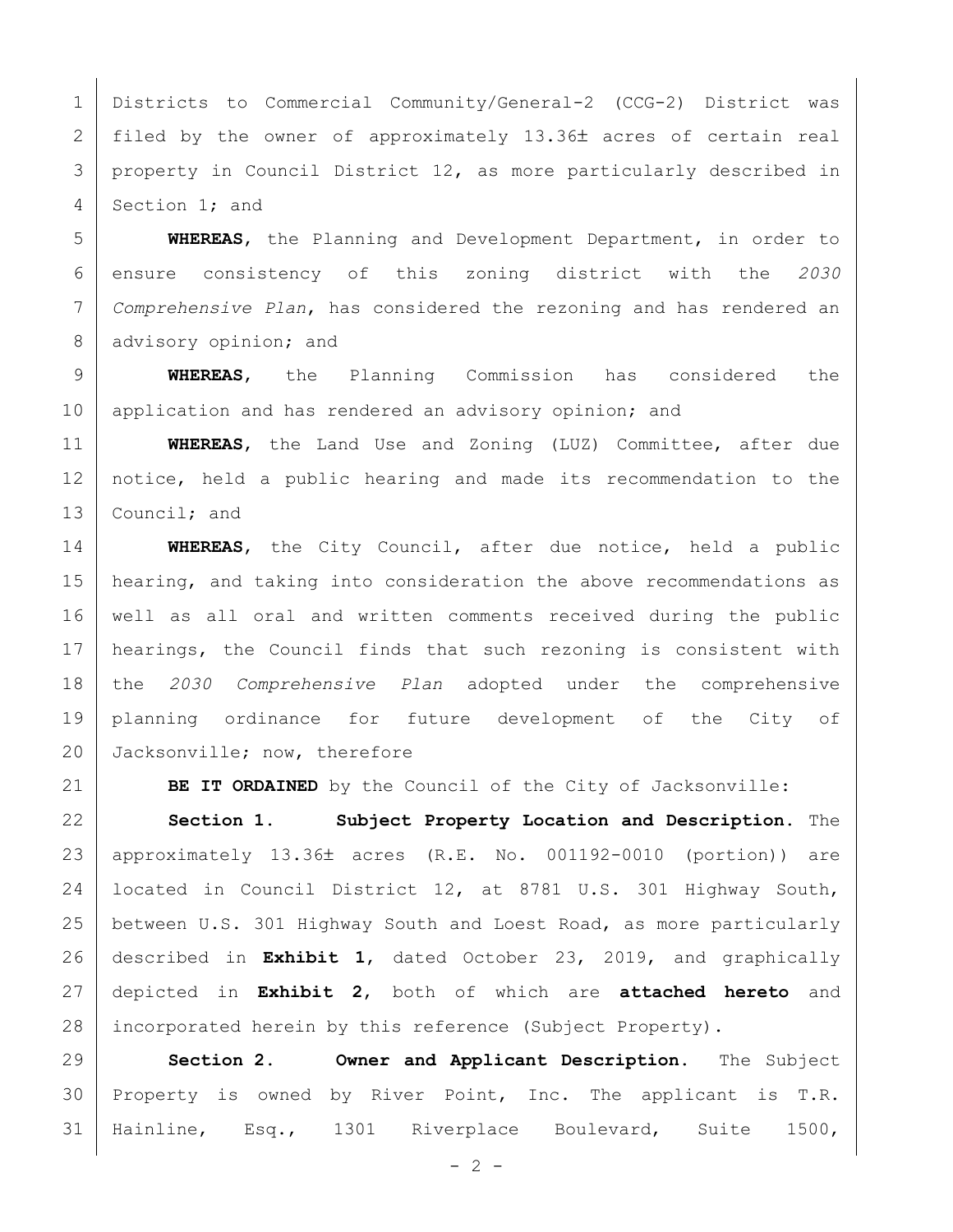1 Jacksonville, Florida 32207; (904) 346-5531.

 **Section 3. Property Rezoned.** The Subject Property, pursuant to adopted companion Small-Scale Amendment Application L- 5409-19C, is hereby rezoned and reclassified from Agriculture (AGR) and Commercial Community/General-1 (CCG-1) Districts to Commercial Community/General-2 (CCG-2) District.

7 **Section 4. Contingency.** This rezoning shall not become 8 | effective until 31 days after adoption of the companion Small-Scale 9 | Amendment; and further provided that if the companion Small-Scale 10 | Amendment is challenged by the state land planning agency, this 11 | rezoning shall not become effective until the state land planning 12 agency or the Administration Commission issues a final order 13 determining the companion Small-Scale Amendment is in compliance 14 with Chapter 163, *Florida Statutes.*

15 **Section 5. Disclaimer.** The rezoning granted herein 16 shall **not** be construed as an exemption from any other applicable 17 | local, state, or federal laws, regulations, requirements, permits 18 or approvals. All other applicable local, state or federal permits 19 or approvals shall be obtained before commencement of the 20 development or use and issuance of this rezoning is based upon 21 acknowledgement, representation and confirmation made by the 22 | applicant(s), owner(s), developer(s) and/or any authorized agent(s) 23 or designee(s) that the subject business, development and/or use 24 will be operated in strict compliance with all laws. Issuance of 25 this rezoning does **not** approve, promote or condone any practice or 26 act that is prohibited or restricted by any federal, state or local  $27$  laws.

 **Section 6. Effective Date.** The enactment of this Ordinance shall be deemed to constitute a quasi-judicial action of 30 the City Council and shall become effective upon signature by the Council President and the Council Secretary.

- 3 -